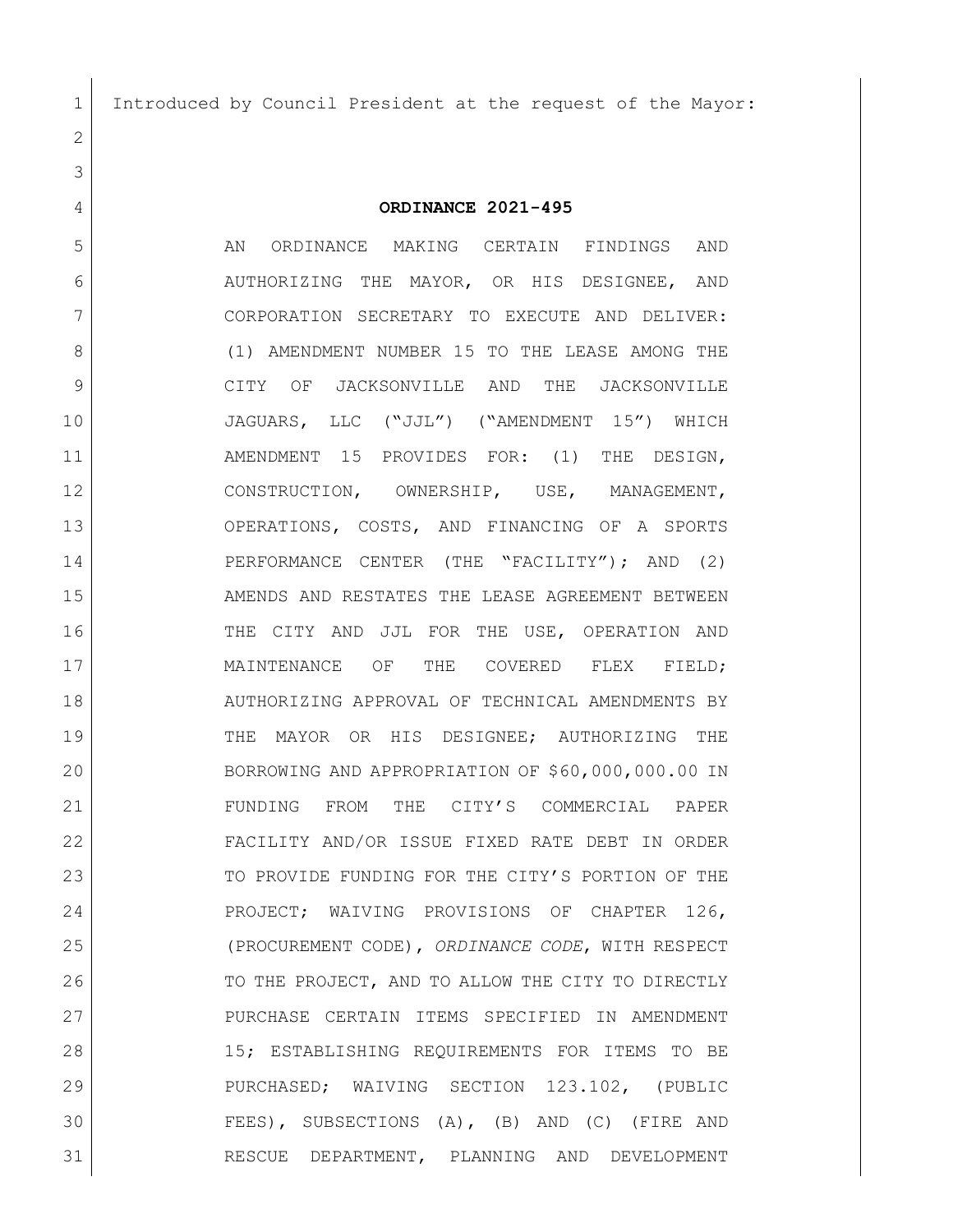DEPARTMENT, PUBLIC WORKS DEPARTMENT), *ORDINANCE CODE*, TO WAIVE FIRE AND RESCUE DEPARTMENT, PLANNING AND DEVELOPMENT DEPARTMENT AND DEPARTMENT OF PUBLIC WORKS FEES IN CONNECTION WITH THE PROJECT; WAIVING CERTAIN PROVISIONS OF SECTION 320.409, (CONSTRUCTION REGULATIONS AND 7 BUILDING CODES, GENERAL PROVISIONS, SCHEDULE OF PERMIT FEES) *ORDINANCE CODE*, FOR CITY RELATED 9 PERMITTING FEES; WAIVING SECTION 656.147, (ZONING CODE, SUBPART D, ZONING EXCEPTIONS, VARIANCES AND WAIVERS, AMENDMENTS TO FINAL ORDER, APPEALS OF WRITTEN INTERPRETATIONS OF THE DIRECTOR AND APPEALS OF FINAL ORDERS OF THE COMMISSION, SCHEDULE OF FEES) *ORDINANCE CODE*, TO WAIVE CITY RELATED ZONING FEES; PROVIDING A STATEMENT OF INTENT TO COMPLY WITH TREASURY REGULATIONS; PROVIDING FOR OVERSIGHT OF THE CONSTRUCTION PROJECT BY THE DEPARTMENT OF PUBLIC WORKS AND THE CHIEF ADMINISTRATIVE OFFICER OF 20 THE CITY; PROVIDING OVERSIGHT OF THE AGREEMENTS 21 BY THE SPORTS AND ENTERTAINMENT OFFICE; 22 PROVIDING AN EFFECTIVE DATE.

 **WHEREAS,** the City of Jacksonville (the "City") is the owner of that certain facility currently known as "TIAA Bank Field," and the City leases TIAA Bank Field to the Jacksonville Jaguars, LLC ("JJL"), for its operation of the Jacksonville Jaguars NFL football team and other businesses using the facility, pursuant to the terms and conditions set forth in that certain lease between the parties, as 30 | amended (the "Lease"); and

**WHEREAS,** JJL desires and the City has agreed for JJL to construct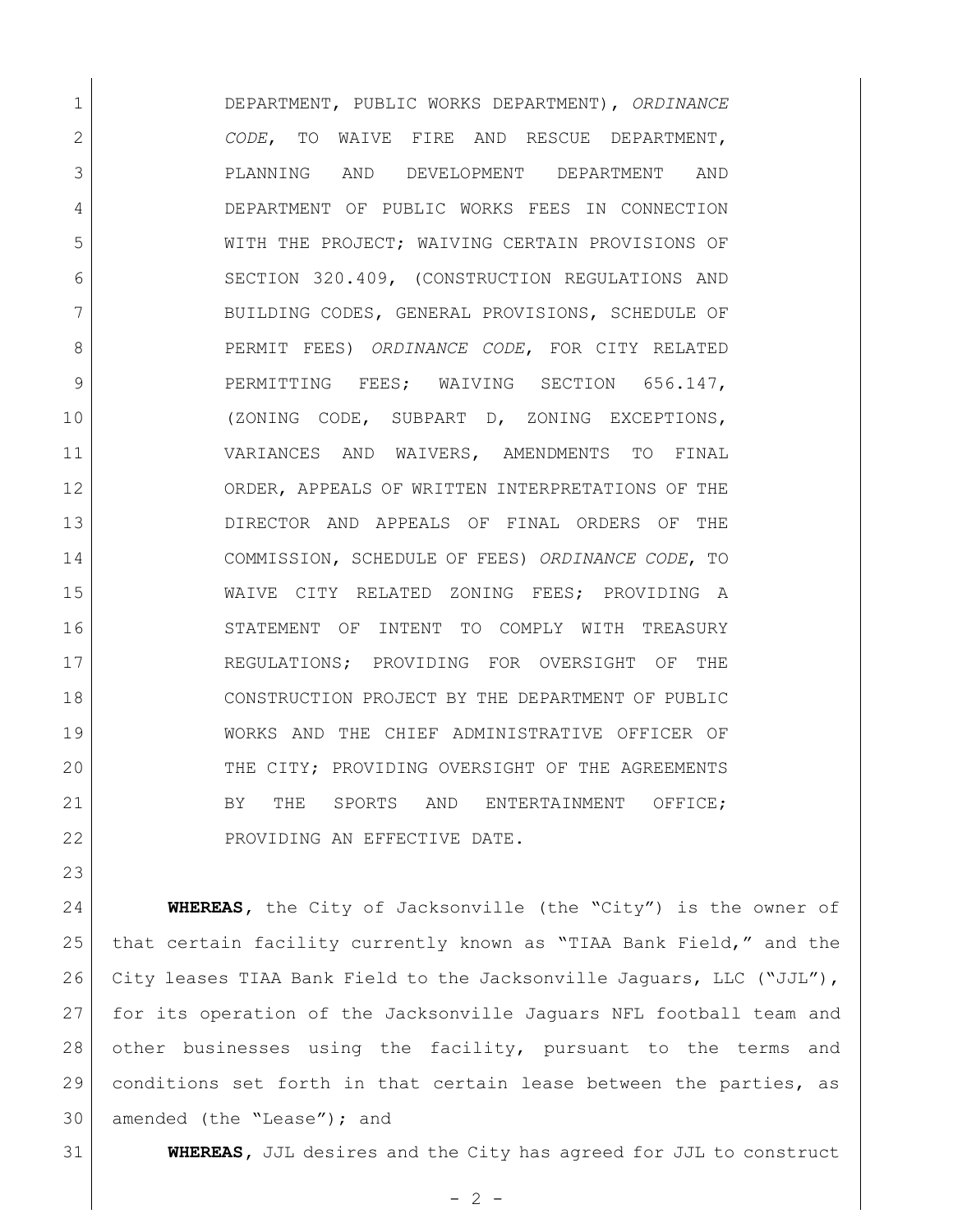1 on behalf of the City the Sports Performance Center (the "Facility"), 2 to be owned by the City and leased to JJL, or its subsidiary, comprised 3 of an approximately 127,087 square foot facility to be used in part 4 for executive offices, coaches offices, football support offices, scouts offices, equipment room, meeting rooms, weight training and medical facilities, an indoor practice field, and two outdoor natural- grass fields, with approximately 2,300 seat bleachers, a team store, concession facilities and other ancillary improvements as further described in Amendment 15 (collectively, the "Project"); and

 **WHEREAS,** JJL and the City desire to construct the Project, as 11 contemplated by Amendment 15; and

 **WHEREAS**, upon substantial completion of the Project, the lease 13 terms set forth in Amendment 15 for the use, maintenance and operation 14 of the Facility shall become operative, which terms authorize an initial 30-year term, with two (2) ten (10) year extension options, with all maintenance and repair obligations the responsibility of the tenant; and

 **WHEREAS,** the estimated cost of the Project is One Hundred Twenty Million Dollars (\$120,000,000), of which the City Contribution will be the lesser of one half of the costs of the Project or the not-to- exceed amount of Sixty Million Dollars (\$60,000,000) (the "City Contribution") with JJL's contribution anticipated to be \$60,000,000 (the "JJL Contribution"), with JJL being responsible for all cost overruns, and any project savings being shared equally between JJL and the City, and the City agrees to provide the initial funding for the City Contribution from the issuance of fixed-rate debt and/or from its Commercial Paper Facility (the "Notes"), pursuant to the terms and conditions set forth in Amendment 15; and

 **WHEREAS,** City intends to refinance the Notes with fixed rate 30 debt; now therefore

**BE IT ORDAINED** by the Council of the City of Jacksonville:

 $- 3 -$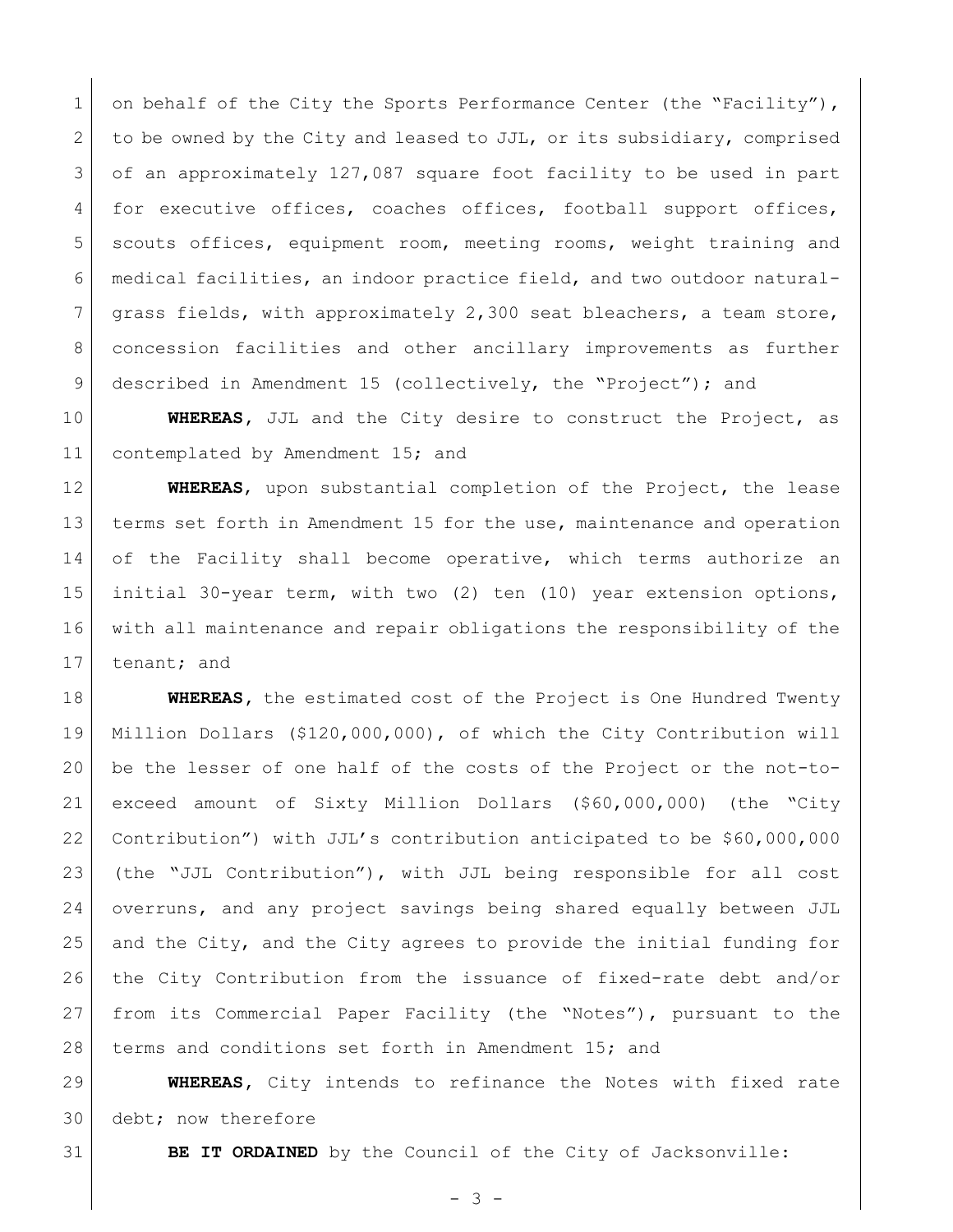**Section 1. Findings.** It is hereby ascertained, determined, 2 found and declared as follows:

3 (a) The recitals set forth herein are true and correct.

4 (b) The Project will greatly enhance the City and otherwise promote and further the municipal purposes of the City.

 (c) The authorizations provided by this Ordinance are for public uses and purposes for which the City may use its powers as a consolidated municipal and county political subdivision of the State of Florida and may expend public funds, and the necessity in the public interest for the provisions herein enacted is hereby declared 11 as a matter of legislative determination.

 **Section 2. Execution of Agreements.** The Mayor, or his 13 authorized designee, and Corporation Secretary are hereby authorized to execute and deliver (a) an Amendment 15 to Lease by and among the City of Jacksonville and JJL, substantially in the form **On File** with the Legislative Services Division, and (b) an Amended and Restated Covered Flex Field Lease agreement between the City and JJL substantially in the form **On File** with the Legislative Services Division, with such "technical" changes as herein authorized. Amendment 15 and the Amended and Restated Covered Flex Field Lease 21 are collectively referred to as the "Agreements".

22 The Agreements may include such additions, deletions and changes as may be reasonable, necessary and incidental for carrying out the 24 | purposes thereof, as may be acceptable to the Mayor, or his designee, with such inclusion and acceptance being evidenced by execution of the Agreement by the Mayor or his designee. No modification to the Agreement may increase the financial obligations or the liability to the City and any such modification shall be technical only and shall be subject to appropriate legal review and approval of the Office of General Counsel and all other appropriate action required by law. "Technical" is herein defined as including, but not limited to,

 $- 4 -$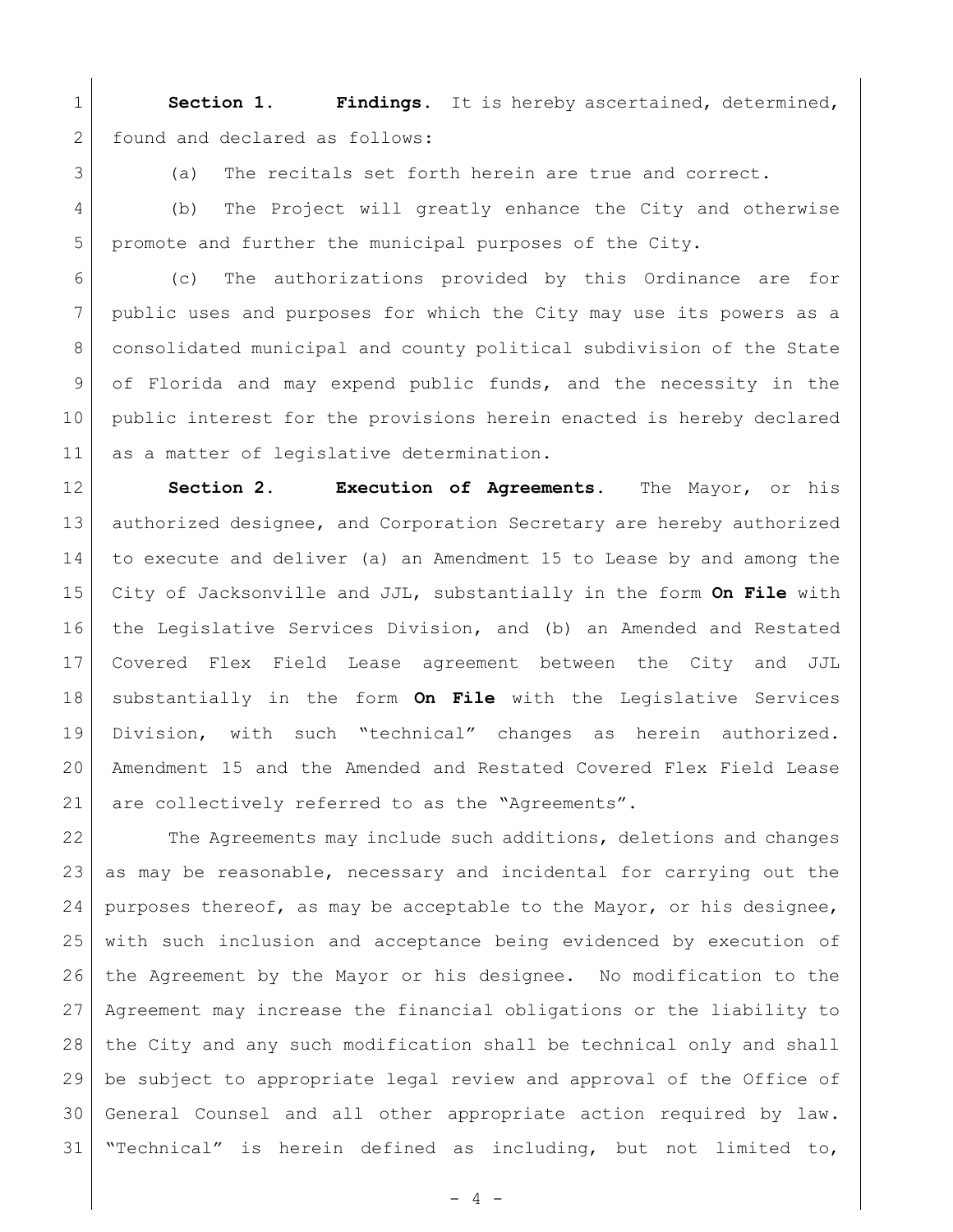changes in legal descriptions and surveys, descriptions of 2 infrastructure improvements and/or any road project, ingress and egress, easements and rights of way, performance schedules (provided that no performance schedule may be extended for greater than one year without Council approval), design standards, access and site plan, which have no financial impact.

 **Section 3. Authorizing the Borrowing and Appropriation of Funds.** The City is hereby authorized to borrow under its Commercial Paper Program and/or issue fixed-rate debt in the cumulative, maximum amount of \$60,000,000 and such funds are hereby appropriated to fund the Project as set forth in Amendment 15. The authorization set forth in this Section is subject to the requirements and prerequisites of the Commercial Paper Program and/or bond programs.

 **Section 4. Chapter 126 (Procurement Code),** *Ordinance Code* **Waived.** The provisions of Chapter 126, Ordinance Code, are hereby waived for the Project, except that this section shall not waive any 17 portion of Chapter 126, Ordinance Code, pertaining to the Jacksonville 18 Small Emerging Business Program. Further, the City is authorized to purchase directly certain items specified in the pricing proposals for the construction materials and improvements for the Project. Said items to be purchased shall be determined by the Chief of Procurement with the advice of the Director of Public Works in accordance with 23 Section 5 of this Ordinance.

 **Section 5. Requirements for Items to be Purchased.** Whenever items to be used in such construction projects are to be purchased directly by the City pursuant to this Ordinance, the following 27 requirements shall be met:

 (a) The purchase shall be in the City's name with ownership of 29 | such items upon receipt vested in the City; and

 (b) The purchase shall be by a City Purchase Order or other 31 City document and shall be directly funded by the City; and

 $- 5 -$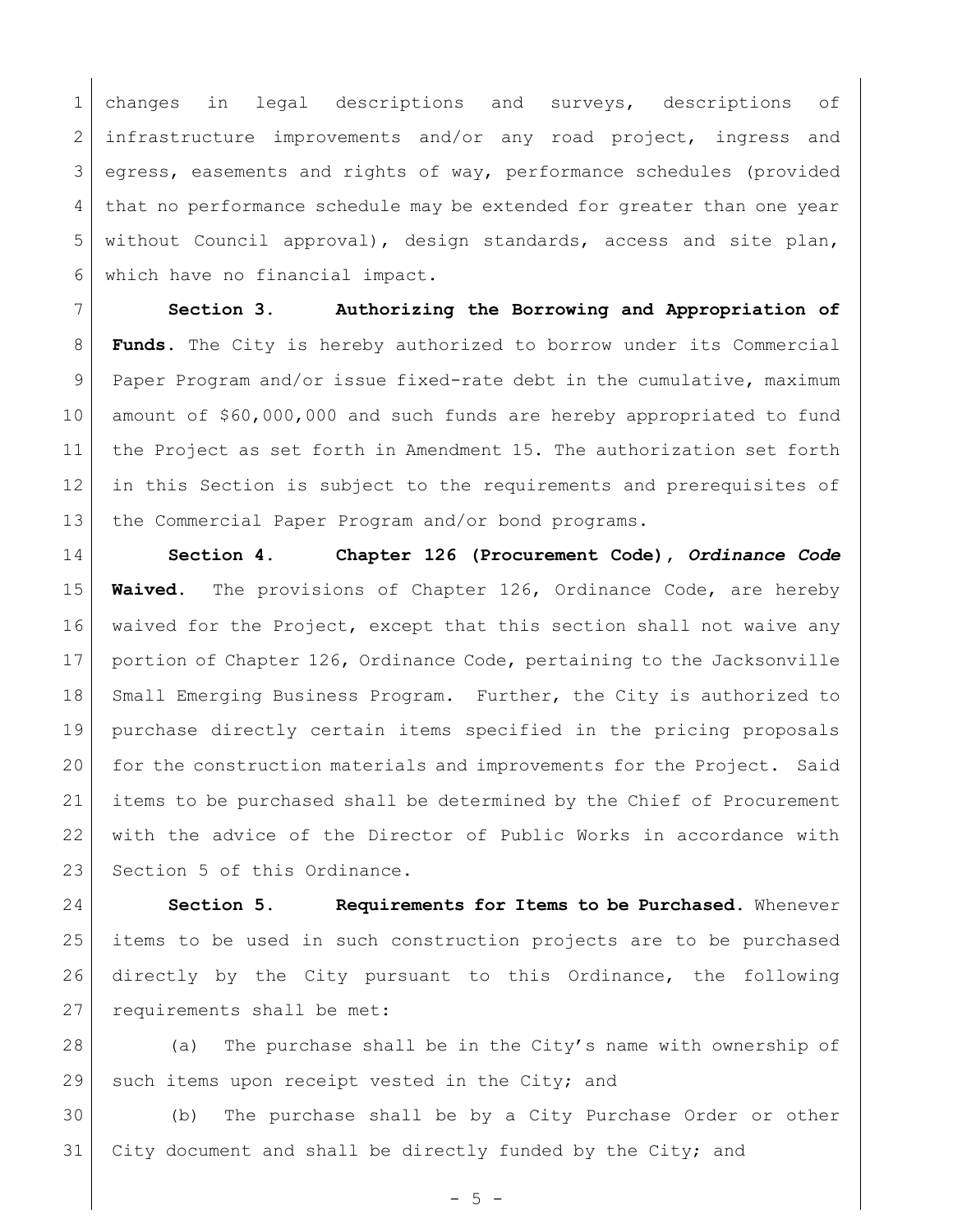1 (c) The vendor/supplier shall invoice the City directly for payment which shall be made directly by the City to the vendor/supplier; and

 (d) The City's Purchase Order or other document shall clearly state the purchase is exempt from Sales Tax pursuant to the City's 6 Sale and Use Tax Exemption Certificate; and

 (e) The City may provide Builders Risk Insurance to protect 8 | against the loss of such items and to evidence the City's liability therefore, or alternatively may require JJL's contractor to provide insurance naming the City as the additional insured and direct loss payee; and

 (f) Acknowledgement of receipt of the item and approval of payment shall be documented by an official of the City or an 14 authorized agent of the City.

 **Section 6. Section 123.102 (Public Fees), Subsections (a) (Fire and Rescue Department), (b) (Planning and Development Department), and (c) Public Works Department),** *Ordinance Code* **Waived.**  18 The City hereby waives the provisions of Sections 123.102(a), (b) and (c), *Ordinance Code*, for any Fire and Rescue, Planning and Development, and Public Works fees related to the Project.

 **Section 7. Section 320.409 (Constructions Regulations and Building Codes, General Provisions, Schedule of Permit Fees),** *Ordinance Code* **Waived.** The City hereby waives the provisions of Section 320.409, *Ordinance Code*, for any City imposed permit fees related to the Project that may be lawfully waived.

 **Section 8. Section 656.147 (Zoning Code, Subpart D, Zoning Exceptions, Variances and Waivers, Amendments to Final Order, Appeals of Written Interpretations of the Director and Appeals of Final orders of the Commission, Schedule of Fees),** *Ordinance Code* **Waived.** The City hereby waives the provisions of Section 656.147, *Ordinance Code*, for any City imposed zoning fees related to the Project.

- 6 -